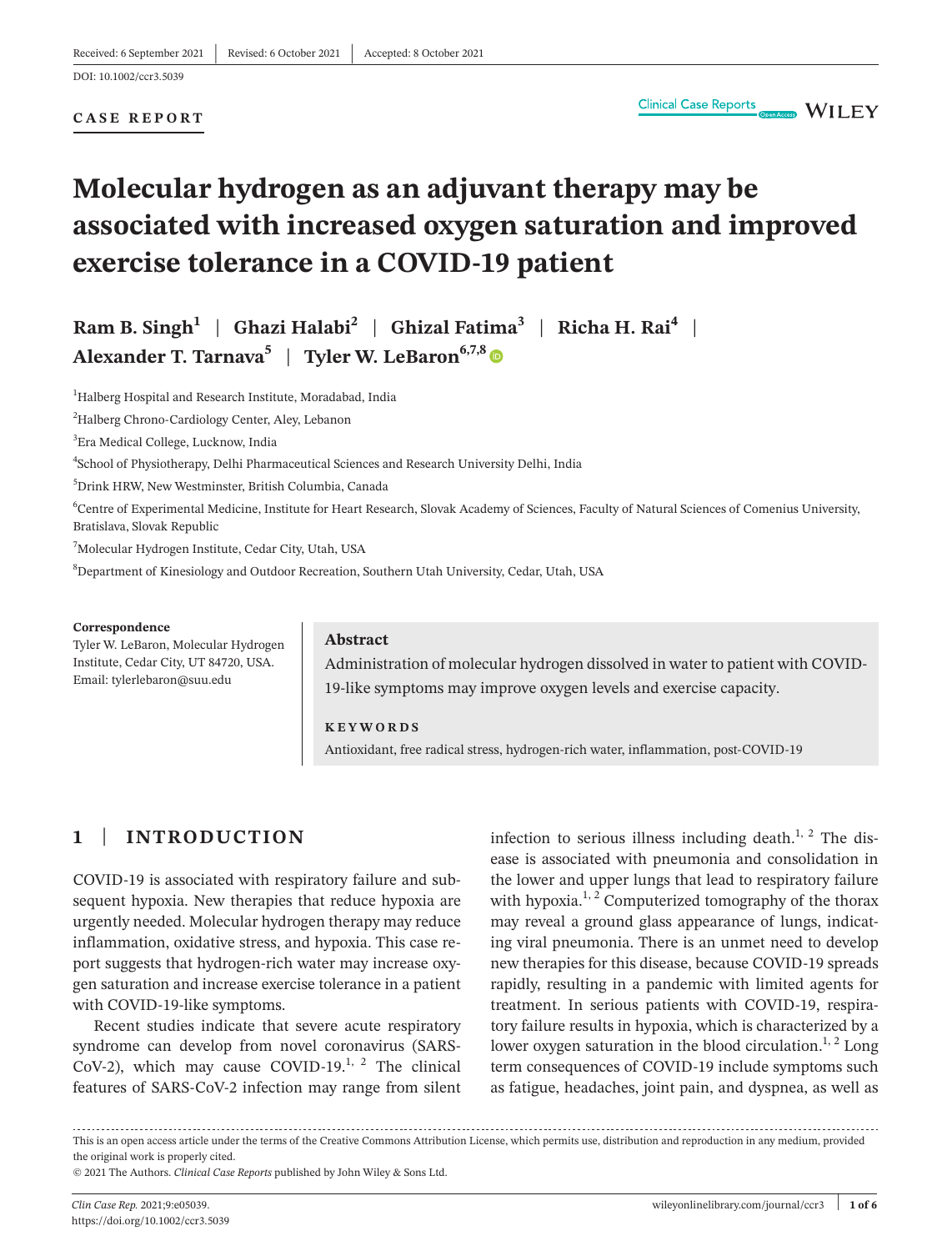**2 of 6 WII FV**—Clinical Case Reports **ACCLE 2 EXAMPLE 2 INGHET AL.** 

other neurological, lung, and heart damages. $3$  A recent WHO sponsored randomized trial following 11,330 adults across 30 countries and 405 hospitals found that the repurposed anti-viral drugs remdesivir, hydroxychloroquine, interferon, and lopinavir or the combination of interferon and lopinavir had little to no impact on mortality.<sup>4</sup> High doses of cortisone have been found to be useful among these patients.<sup>5</sup> Mutations to the SARS-CoV-2 virus have created uncertainties regarding some treatment options, with recent research suggesting that monoclonal antibody therapies may be less effective against the emerging Delta variant.<sup>6</sup>

Recently, molecular hydrogen  $(H<sub>2</sub>)$  has been suggested for the treatment of COVID-19, due to its potential antioxidant and anti-inflammatory effects.<sup>1,7-9</sup> It is hypothesized that  $H<sub>2</sub>$  therapy may decrease inflammation by decreasing the cytokine storm and by reducing free radical-induced damage, which may decrease hypoxia and delay the need for oxygen therapy.<sup> $7-12$ </sup> This hypothesis has led to the initiation of a large-scale multicenter trial in Europe utilizing hydrogen-producing tablets in high-risk patients undergoing ambulatory care.<sup>13</sup> The concept that molecular hydrogen may be a beneficial treatment for severe COVID-19 is supported by a small trial in China that reported hydrogen inhalation was effective for reducing disease severity and dyspnea. $^{14}$  Further, before undergoing this case report, the authors received private correspondence regarding the potential effectiveness of hydrogen-producing tablets in a small, randomized placebo-controlled trial with COVID-19 patients ( $n = 24$ ). Administration of four hydrogen-producing tablets per day led to a significant reduction in interleukin-6 (IL-6) and fatigue (Sergej Ostojic MD, PhD, email correspondence May 7, 2021). Here, we report that molecular hydrogen, administered as hydrogenrich water (HRW), may increase oxygen saturation in the blood circulation and increase exercise tolerance.

### **2** | **CASE REPORT**

### **2.1** | **Background**

A male physician aged 77 years, presented with COVID-19 like symptoms, potentially as a manifestation of side effects from the "Covishield" vaccination, developed by Oxford-AstraZeneca, on April 17, 2021. Further details of this patient regarding clinical presentation and treatment given in acute stage have been reported earlier.<sup>15</sup> After recovery from acute phase pneumonia consistent with COVID-19 patients, this patient developed chronic hypoxia with oxygen saturation between 91% and 93%. In the first week of June 2021, (6 weeks after the acute phase of symptoms), his total and differential blood counts, as well as platelet counts, were within normal limits. His Hb

level was 11.2 g/dl, aspartate aminotransferease (AST) 42.0 IU/L (normal up to 40 IU), and ferritin 305.60 ng/ ml. His C-Reactive protein (CRP) was 7.41 mg/L (normal, 0.0–6.0 mg/L), D Dimer 248.2 ng/ml (normal <500 ng/ ml), and IL-6, was 4.21 pg/ml (normal 0.0–0.5 pg/ml).

In view of the continuation of respiratory failure with hypoxia due to fibrosis of the lungs, his oxygen saturation at rest was 92%–93%. Four weeks post-vaccination his echocardiogram revealed that his ejection fraction was >65%, and there was no evidence of cardiac dilatation. Breathing exercises with emphasis on abdominal breathing were the main stay of treatment. Nebuliser with  $asthalin + \text{budicort} + \text{evolin were continuously and regu$ larly administered twice daily. There was marked recovery after 6 weeks of treatment, but high-resolution computerized tomography showed haziness in lower lung zones, indicating damage similar to post-COVID-19 fibrosis. Due to the presence of persistent fibrosis of the lungs, he was administered Nintedanib soft gelatin capsules 100 mg twice daily for 45 days, beginning 15 days after the onset of symptoms. He continued taking coenzyme Q10 (CoQ10) 200 mg twice daily, apixaban, and rosuvastatin 5 mg daily.

### **2.2** | **Hydrogen intervention**

However, despite the treatment, there was still no improvement in oxygen saturation. Therefore, in addition to the above treatment, he was also administered HRW by using  $H_2$ -producing, magnesium-based tablets (three tablets in the morning and two in the evening). Each tablet was dissolved in 200 ml of water, for a total daily intake of 1L of HRW. The hydrogen-producing tablets used in this study are capable of delivering solutions well above saturation at standard ambient pressure and temperature, through quasi-dissolved nanobubbles. The effective delivered hydrogen concentration was estimated at 8 mM (16 mg/L) based on extrapolation from available gas chromatography data on the hydrogen tablets obtained via  $H<sub>2</sub>$  Analytics using gas chromatography (SRI 8610C), giving a total daily dose of ≈16 mg of molecular hydrogen per day. The effect of HRW treatment was assessed by measuring  $SpO<sub>2</sub>$  levels before (0 min) and 5, 30, 45, and 60 min after treatment using the oximeter and multipara monitor. To assess the effects of combined exercise and HRW, the patient was advised physical training prior to HRW treatment. The exercise protocol was slow jogging for approximately two minutes and repeated three times with 3–5 min rest between. However, due to a marked decline in SpO<sub>2</sub> levels of  $81\% - 84\%$ , the exercise could not be completed. Therefore, the exercise was done immediately after HRW treatment and  $SpO<sub>2</sub>$  level was monitored during and after exercise at the same time intervals (5, 30, 45, and 60 min).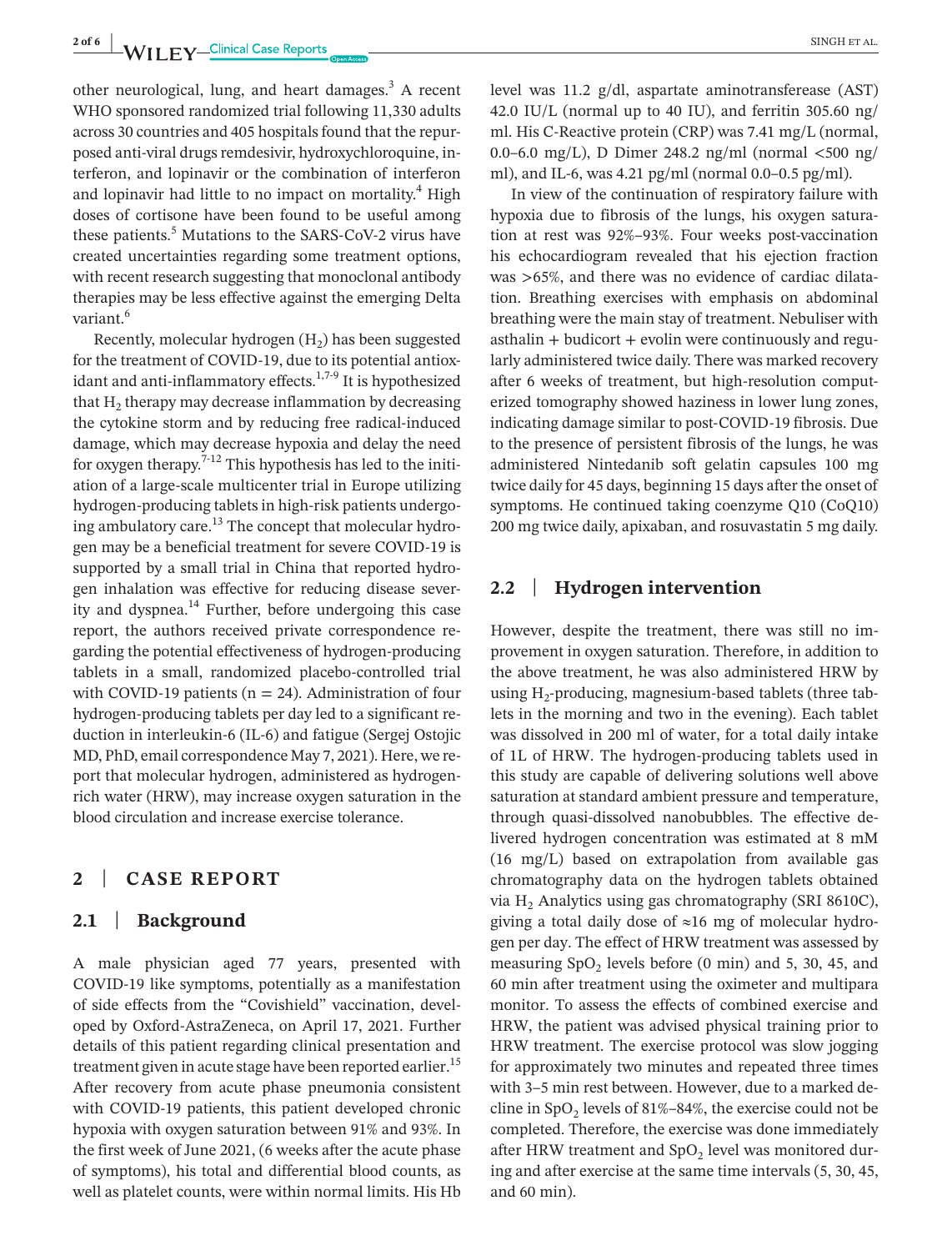Treatment with HRW was associated with significant changes in the oxygen saturation as measured via oximeter and multipara monitor (Figure 1). Five minutes after H2 treatment in the morning, mean oxygen saturation measured over the five-day period increased from 92.6% to 97.2%, and then slowly decreased to 96.4%, 95%, and 93.4% after 30, 45, and 60 min, respectively (Figure 1A). Evening  $H<sub>2</sub>$  treatment increased mean oxygen saturation from 92.6% to 96% after 5 min. After 30, 45, and 60, min mean oxygen saturation was 95.4%, 94.4%, and 92.6%, respectively (Figure 1B).

The effect of HRW treatment followed by exercise on oxygen saturation is presented in Figure 2. Regular HRW treatment with subsequent exercise increased basal oxygen saturation (measured before HRW administration) from 83% on day 1 to 90% on day 10. An additional marked increase in exercise tolerance was observed after 5, 30, 45, and 60 min on each day of the treatment, with the most prominent effect detected after 30 minutes (oxygen saturation ranged from 94% on day 1 to 96% on day 10).

### **4** | **DISCUSSION**

This case report reveals that treatment with HRW was associated with a significant increase in oxygen saturation within 5 min of therapy in a patient with symptoms consistent with post-acute COVID-19-like side effects such as subacute to chronic hypoxia (Figure 1). The findings also reveal that treatment with HRW may have increased exercise tolerance from hypoxia to near normal oxygen saturation (Figure 2).

Molecular hydrogen has been shown to protect the lungs from hypoxia/re-oxygenation injury in mice by lowering free radical and inflammatory damages. $16$ Similar benefits were seen in a recent multicenter clinical trial utilizing hydrogen gas inhalation for chronic obstructive pulmonary disease  $(COPD)$ <sup>17</sup> Hydrogen therapy improved breathlessness, cough, and sputum scale (BCSS) as compared to placebo. However, in this multicenter trial, there was no improvement in  $SpO<sub>2</sub>$  in the hydrogen group as compared to the placebo group and change from baseline. Nevertheless, there were time by group interactions with respect to the changes from baseline in SpO<sub>2</sub> ( $p < 0.0001$ ).<sup>17</sup> In data obtained via private correspondence, hydrogen water prepared via hydrogen-producing magnesium tablets led to significantly lower fibrinogen levels ( $p = 0.03$ ), prothrombin time ( $p = 0.02$ ), and INR ( $p = 0.03$ ) in COVID-19 patients complicated with pneumonia, although this data set was from only five patients, so no concrete conclusions can be drawn (Sergej Ostojic MD, PhD, email correspondence May 7, 2021). Additionally, similarly prepared HRW demonstrated a significant improvement in  $VO<sub>2</sub>$  and various exercise indices in middle-aged overweight women after 28 days intake.<sup>18</sup> Similarly, a lower hydrogen dosage of ~2 mg/day for 14 days also demonstrated improvements in peak oxygen uptake.<sup>19</sup> Overall, hydrogen therapy has shown significant promise as an ergogenic agent for improved exercise performance and recovery.20 No study is available on the role of hydrogen showing increased oxygen saturation among patients with hypoxia or border line lower oxygen saturation, in COVID-19 or from any other cause. Therefore, direct comparisons between this case report and the established literature are not possible.



**FIGURE 1** Mean oxygen saturation following five-day treatment with HRW. (A) treatment with three H<sub>2</sub>-producing tablets in the morning; (B) treatment with two  $H_2$ -producing tablets in the evening. Hydrogen-producing tablets were dissolved in 200 mL of water each for a total daily intake of 1L of HRW. The results are presented graphically as mean  $\pm$ SD with individual values for each daily measurement. \**p* < 0.05, \*\**p* < 0.01, \*\*\**p* < 0.001 as compared to 0 (before treatment). Statistical differences were analyzed using repeated measure oneway analysis of variance (ANOVA), followed by Tukey's Multiple Comparison Test using GraphPad Prism Software, ver. 8.0.2. (GraphPad Software).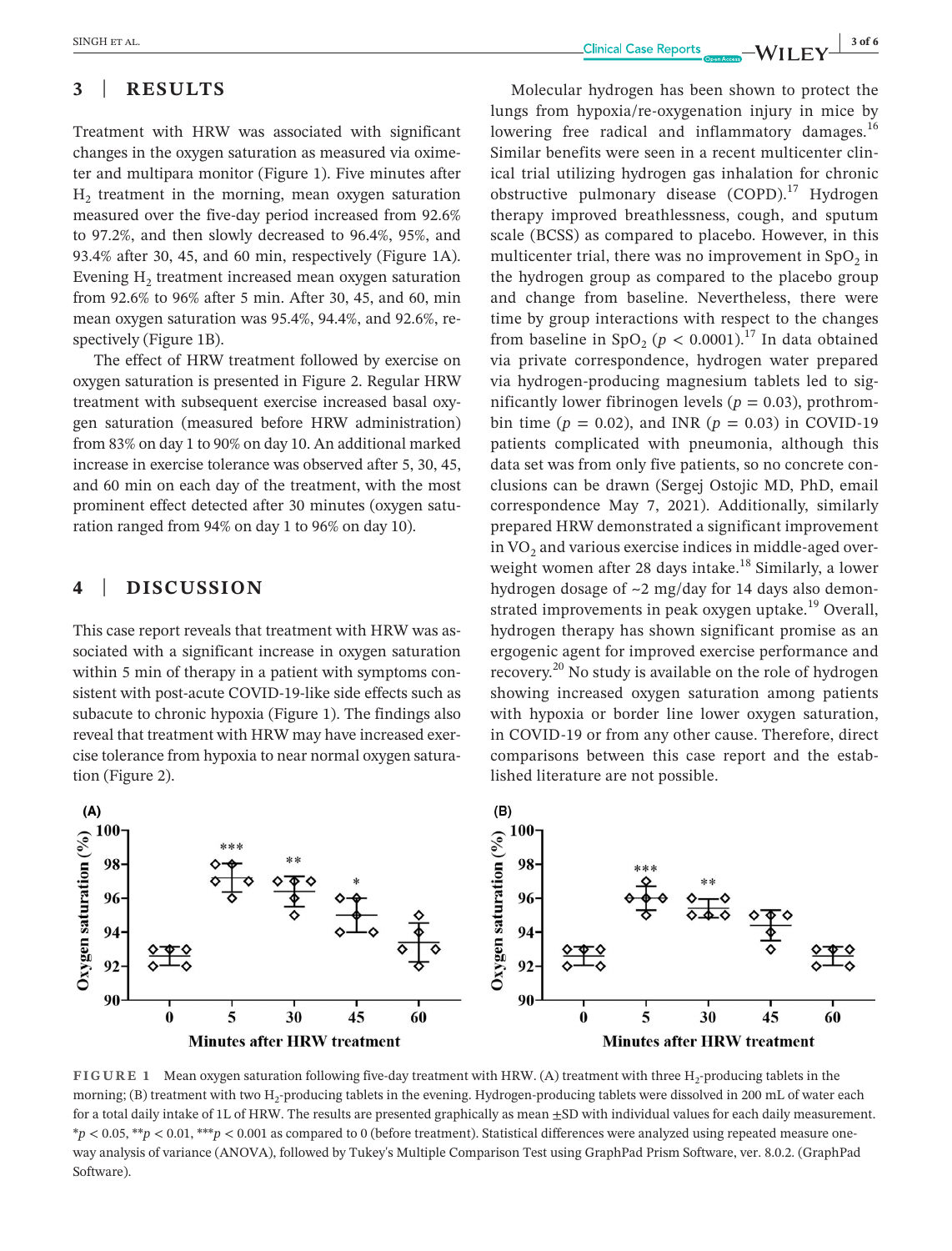

Day 3 Day 1 Day 5 Day 8 Day 10

**FIGURE 2** Time course of oxygen saturation after daily HRW treatment followed by exercise. The baseline  $SpO<sub>2</sub>$  measurements (0 min) were performed just prior to HRW treatment

Human studies have demonstrated that chronic consumption of hydrogen water may lower heart rate in subjects with metabolic syndrome ( $n = 60$ , 24 weeks),<sup>21</sup> and acutely lower heart rate during strenuous exercise.<sup>22</sup> Conversely another study reported that hydrogen water consumption has a heart rate raising effect in women observed at rest.<sup>23</sup> Importantly, molecular hydrogen has been shown to potentiate the beneficial post-infarct effects of hypoxic conditioning on rat hearts<sup>24, 25</sup> and has shown to ameliorate the deleterious effects of intermittent hypoxia in rodent models.<sup>25-29</sup>

It seems that hydrogen therapy as HRW, may be an effective and novel adjuvant treatment against acute and post-acute COVID-19. Although the exact molecular mechanism of how hydrogen therapy provides benefits to COVID-19 patients is not known, several mechanisms have previously been suggested.<sup>7-12</sup>

Fatigue remains a common reported side effect of acute COVID-19, with chronic fatigue being reported as one of the most common side effects of post-acute COVID-19.<sup>30</sup> HRW as delivered by hydrogen-producing magnesium tablets has shown to improve alertness equivalent to caffeine in a head-to-head crossover study in young, healthy, sleep-deprived individuals ( $n = 23$ ).<sup>31</sup> Additionally, HRW was shown to result in a more robust stimulation of brain metabolism compared to caffeine, as measured via MRI, in a double-blinded, placebocontrolled RCT in young, healthy sleep-deprived individuals.32 Molecular hydrogen was also shown to reduce both temporary and prolonged fatigue,  $33$  suggesting it could be effective in eradicating post-acute COVID-19 weakness.

### **5** | **CONCLUSIONS**

Treatment with HRW may enhance oxygen saturation in patients with hypoxia, as presented in this case study. Hydrogen therapy may also enhance exercise tolerance resulting in significantly lower episodes of hypoxia

during physical training. It is proposed that hydrogen supplementation may produce selective anti-oxidation, anti-inflammation, anti-apoptosis, favorable gene expression alterations, and act as a therapeutic gaseous-signal modulator.

Hydrogen-rich water may exert protective effects on individuals experiencing symptoms consistent with postacute COVID-19, whether induced by viral infection or as a rare adverse event experienced by vaccination. Wellcontrolled clinical trials are needed to confirm this preliminary case report.

#### **ACKNOWLEDGMENTS**

We express our gratitude to the International College of Nutrition for providing logistic support and to Mr. Alex Tarnava, Drink HRW, Coquitlam, Canada for providing financial support and hydrogen-producing magnesium tablets for this case.

### **CONFLICTS OF INTEREST**

AT is involved in commercial entities with interest in the marketing of hydrogen-rich water. TWL has received travel reimbursement, honoraria, and speaking and consultancy fees from various academic and commercial entities regarding molecular hydrogen. All other authors report no conflict of interest.

#### **AUTHOR CONTRIBUTIONS**

RBS, GH, GF, and RHR were involved in concept/design and data collection. RBS, ATT, and TWL wrote the article. All authors read and approved the final version of the manuscript.

#### **ETHICAL APPROVAL**

This case report was conducted in accordance with the Declaration of Helsinki.

#### **CONSENT**

Written and signed consent of the patient was obtained in accordance with journal's consent policy.

### **DATA AVAILABILITY STATEMENT**

All the data supporting the findings of this study are available within the article. No additional data is available.

### **ORCID**

*Tyler W. LeBaron* [https://orcid.](https://orcid.org/0000-0001-9164-6728) [org/0000-0001-9164-6728](https://orcid.org/0000-0001-9164-6728)

#### **REFERENCES**

1. Guan W-J, Ni Z-Y, Hu Y, et al. Clinical characteristics of coronavirus disease 2019 in China. *N Engl J Med*. 2020;382(18):1708- 1720. <https://doi.org/10.1056/NEJMoa2002032>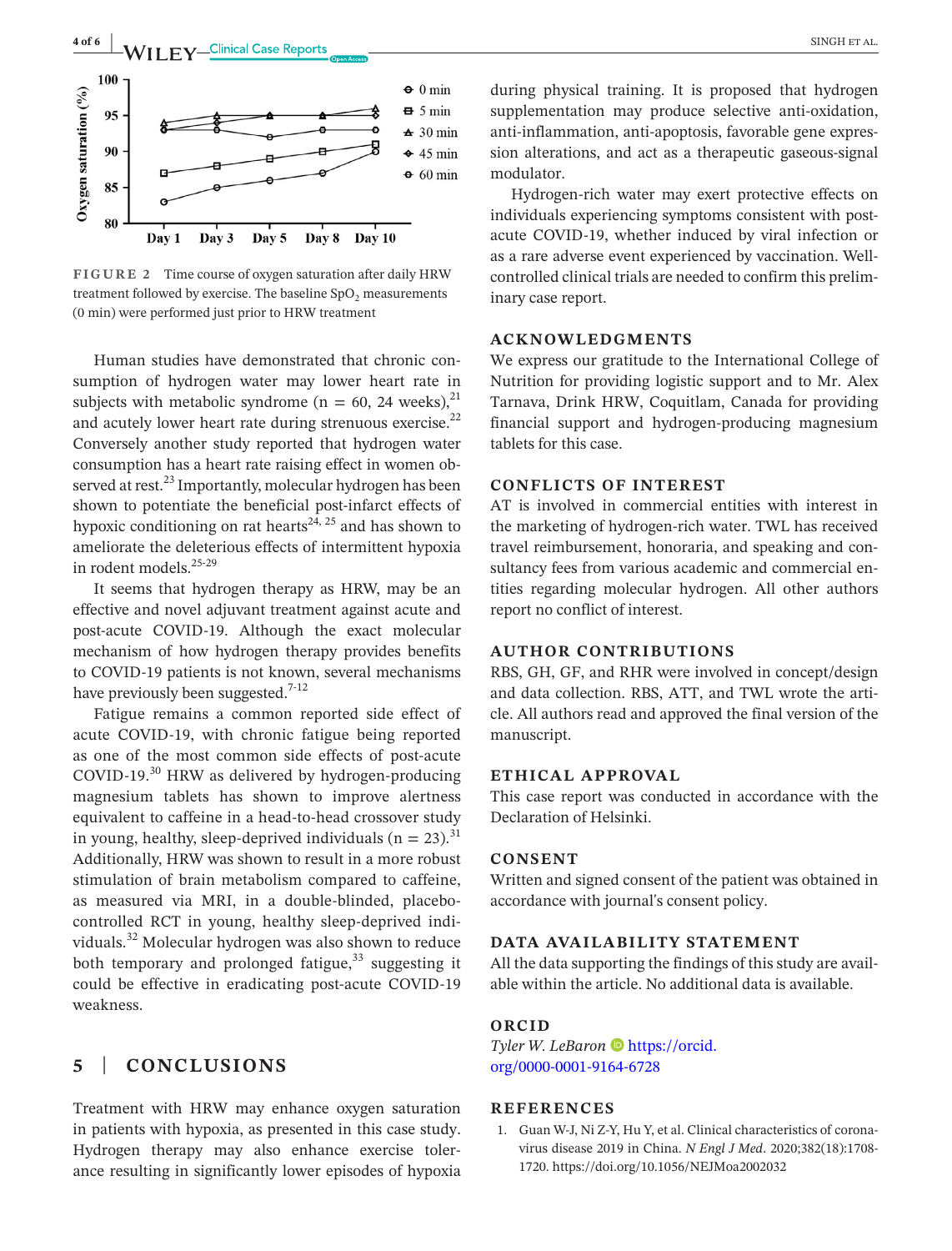**EXINGHET AL. SINGHET AL. 5 of 6**<br> **EXINGHET AL. 5 of 6** 

- 2. Salje H, Tran Kiem C, Lefrancq N, et al. Estimating the burden of SARS-CoV-2 in France. *Science*. 2020;369(6500):208. [https://](https://doi.org/10.1126/science.abc3517) [doi.org/10.1126/science.abc3517](https://doi.org/10.1126/science.abc3517)
- 3. Lopez-Leon S, Wegman-Ostrosky T, Perelman C, et al. More than 50 long-term effects of COVID-19: a systematic review and meta-analysis. *Sci Rep*. 2021;11(1):16144. [https://doi.](https://doi.org/10.1038/s41598-021-95565-8) [org/10.1038/s41598-021-95565-8](https://doi.org/10.1038/s41598-021-95565-8)
- 4. WHO Solidarity Trial Consortium. Repurposed antiviral drugs for COVID-19—interim WHO SOLIDARITY trial results. *N Engl J Med*. 2021;384(6):497-511. [https://www.nejm.org/doi/](https://www.nejm.org/doi/full/10.1056/nejmoa2023184) [full/10.1056/nejmoa2023184](https://www.nejm.org/doi/full/10.1056/nejmoa2023184)
- 5. Sterne JAC, Murthy S, Diaz JV, et al. Association between administration of systemic corticosteroids and mortality among critically Ill patients with Covid-19: a meta-analysis. *JAMA*. 2020;324(13):1330-1341. [https://doi.org/10.1001/](https://doi.org/10.1001/jama.2020.17023) [jama.2020.17023](https://doi.org/10.1001/jama.2020.17023)
- 6. Planas D, Veyer D, Baidaliuk A, et al. Reduced sensitivity of SARS-CoV-2 variant Delta to antibody neutralization. *Nature*. 2021;596(7871):276-280. [https://doi.org/10.1038/s41586-021-](https://doi.org/10.1038/s41586-021-03777-9) [03777-9](https://doi.org/10.1038/s41586-021-03777-9)
- 7. Yang F, Yue R, Luo X, Liu R, Huang X. Hydrogen: a potential new adjuvant therapy for COVID-19 patients. *Front Pharmacol*. 2020;11:543718. <https://doi.org/10.3389/fphar.2020.543718>
- 8. Wang M, Peng J, Hui J, Hou D, Li W, Yang J. Hydrogen therapy as an effective and novel adjuvant treatment against COVID-19. *QJM*. 2021;114(1):74-75. <https://doi.org/10.1093/qjmed/hcaa301>
- 9. AlwazeerD,LiuFF-C,WuXY,LeBaronTW.Combatingoxidative stress and inflammation in COVID-19 by molecular hydrogen therapy. Mechanisms and Perspectives. *Oxid Med Cell Longev*. 2021;2021:5513868. <https://doi.org/10.1155/2021/5513868>
- 10. Ge L, Yang M, Yang N-N, Yin X-X, Song W-G. Molecular hydrogen: a preventive and therapeutic medical gas for various diseases. *Oncotarget*. 2017;8(60):102653-102673. [https://doi.](https://doi.org/10.18632/oncotarget.21130) [org/10.18632/oncotarget.21130](https://doi.org/10.18632/oncotarget.21130)
- 11. Russell G, Rehman M, LeBaron TW, Veal D, Adukwu E, Hancock J. An overview of SARS-CoV-2 (COVID-19) infection and the importance of molecular hydrogen as an adjunctive therapy. *ROS*. 2020;10(28):150-165.
- 12. LeBaron T, McCullough M, Ruppman SK. A novel functional beverage for COVID-19 and other conditions: hypothesis and preliminary data, increased blood flow, and wound healing. *J Transl Sci*. 2019;6:1-6. <https://doi.org/10.15761/JTS.1000380>
- 13. ClinicalTrials.gov. Evaluation of the daily intake of 0.5 l of water saturated with molecular hydrogen for 21 days in COVID-19 patients treated in ambulatory care (HYDRO COVID) 2021 [updated May 27, 2021; Accessed 2021 July 30]. Available from: <https://ClinicalTrials.gov.ct2/show/NCT04716985>
- 14. Guan W-J, Wei C-H, Chen A-L, et al. Hydrogen/oxygen mixed gas inhalation improves disease severity and dyspnea in patients with Coronavirus disease 2019 in a recent multicenter, open-label clinical trial. *J Thorac Dis*. 2020;12(6):3448-3452. <https://doi.org/10.21037/jtd-2020-057>
- 15. Singh RB, Agarwal V, Agarwal A, et al. Can vaccination misguide and masquerade as COVID-induced heart failure and lung failure? *World Heart J*. 2021;13(3):10-15.
- 16. Chen M, Zhang J, Chen Y, et al. Hydrogen protects lung from hypoxia/re-oxygenation injury by reducing hydroxyl radical production and inhibiting inflammatory responses. *Sci Rep*. 2018;8(1):8004. <https://doi.org/10.1038/s41598-018-26335-2>
- 17. Zheng Z-G, Sun W-Z, Hu J-Y, et al. Hydrogen/oxygen therapy for the treatment of an acute exacerbation of chronic obstructive pulmonary disease: results of a multicenter, randomized, double-blind, parallel-group controlled trial. *Respir Res*. 2021;22(1):149. <https://doi.org/10.1186/s12931-021-01740-w>
- 18. Ostojic S, Korovljev D, Štajer V, Javorac D. 28-days hydrogenrich water supplementation affects exercise capacity in mid-age overweight women: 2942 board #225 June 1 3. *Med Sci Sports Exerc*. 2018;50:728-729. [https://doi.org/10.1249/01.mss.00005](https://doi.org/10.1249/01.mss.0000538402.25953.d2) [38402.25953.d2](https://doi.org/10.1249/01.mss.0000538402.25953.d2)
- 19. Hori A, Sobue S, Kurokawa R, Hirano S-I, Ichihara M, Hotta N. Two-week continuous supplementation of hydrogenrich water increases peak oxygen uptake during an incremental cycling exercise test in healthy humans: a randomized, single-blinded, placebo-controlled study. *Med Gas Res*. 2020;10(4):163-169. <https://doi.org/10.4103/2045-9912.304223>
- 20. LeBaron TW, Laher I, Kura B, Slezak J. Hydrogen gas: from clinical medicine to an emerging ergogenic molecule for sports athletes. *Can J Physiol Pharmacol*. 2019;97(9):797-807. [https://](https://doi.org/10.1139/cjpp-2019-0067) [doi.org/10.1139/cjpp-2019-0067](https://doi.org/10.1139/cjpp-2019-0067)
- 21. LeBaron TW, Singh RB, Fatima G, et al. The effects of 24-week, high-concentration hydrogen-rich water on body composition, blood lipid profiles and inflammation biomarkers in men and women with metabolic syndrome: a randomized controlled trial. *Diabetes Metab Syndr Obes*. 2020;13:889-896. [https://doi.](https://doi.org/10.2147/DMSO.S240122) [org/10.2147/DMSO.S240122](https://doi.org/10.2147/DMSO.S240122)
- 22. LeBaron TW, Larson AJ, Ohta S, et al. Acute supplementation with molecular hydrogen benefits submaximal exercise indices. Randomized, double-blinded, placebo-controlled crossover pilot study. *J Lifestyle Med*. 2019;9(1):36-43. [https://doi.](https://doi.org/10.15280/jlm.2019.9.1.36) [org/10.15280/jlm.2019.9.1.36](https://doi.org/10.15280/jlm.2019.9.1.36)
- 23. Botek M, Sládečková B, Krejčí J, Pluháček F, Najmanová E. Acute hydrogen-rich water ingestion stimulates cardiac autonomic activity in healthy females. *Acta Gymnica*. 2021;51(1):e2021.009. [http://gymnica.upol.cz/artkey/gym-](https://doi.org/10.5507/ag.2021.009)[202101-0009\\_acute\\_hydrogen-rich\\_water\\_ingestion\\_stimu](https://doi.org/10.5507/ag.2021.009) [lates\\_cardiac\\_autonomic\\_activity\\_in\\_healthy\\_females.php](https://doi.org/10.5507/ag.2021.009)
- 24. Zálešák M, Kura B, Graban J, FarkašováV, Slezák J, Ravingerová T. Molecular hydrogen potentiates beneficial anti-infarct effect of hypoxic postconditioning in isolated rat hearts: a novel cardioprotective intervention. *Can J Physiol Pharmacol*. 2017;95(8):888-893. <https://doi.org/10.1139/cjpp-2016-0693>
- 25. LeBaron TW, Kura B, Kalocayova B, Tribulova N, Slezak J. A new approach for the prevention and treatment of cardiovascular disorders. Molecular hydrogen significantly reduces the effects of oxidative stress. *Molecules*. 2019;24(11):2076. [https://](https://doi.org/10.3390/molecules24112076) [doi.org/10.3390/molecules24112076](https://doi.org/10.3390/molecules24112076)
- 26. Guan P, Sun Z-M, Luo L-F, et al. Hydrogen gas alleviates chronic intermittent hypoxia-induced renal injury through reducing iron overload. *Molecules*. 2019;24(6):1184. [https://doi.](https://doi.org/10.3390/molecules24061184) [org/10.3390/molecules24061184](https://doi.org/10.3390/molecules24061184)
- 27. Zhao Y-S, An J-R, Yang S, et al. Hydrogen and oxygen mixture to improve cardiac dysfunction and myocardial pathological changes induced by intermittent hypoxia in rats. *Oxid Med Cell Longev*. 2019;2019:7415212. [https://doi.](https://doi.org/10.1155/2019/7415212) [org/10.1155/2019/7415212](https://doi.org/10.1155/2019/7415212)
- 28. Guan P, Lin X-M, Yang S-C, et al. Hydrogen gas reduces chronic intermittent hypoxia-induced hypertension by inhibiting sympathetic nerve activity and increasing vasodilator responses